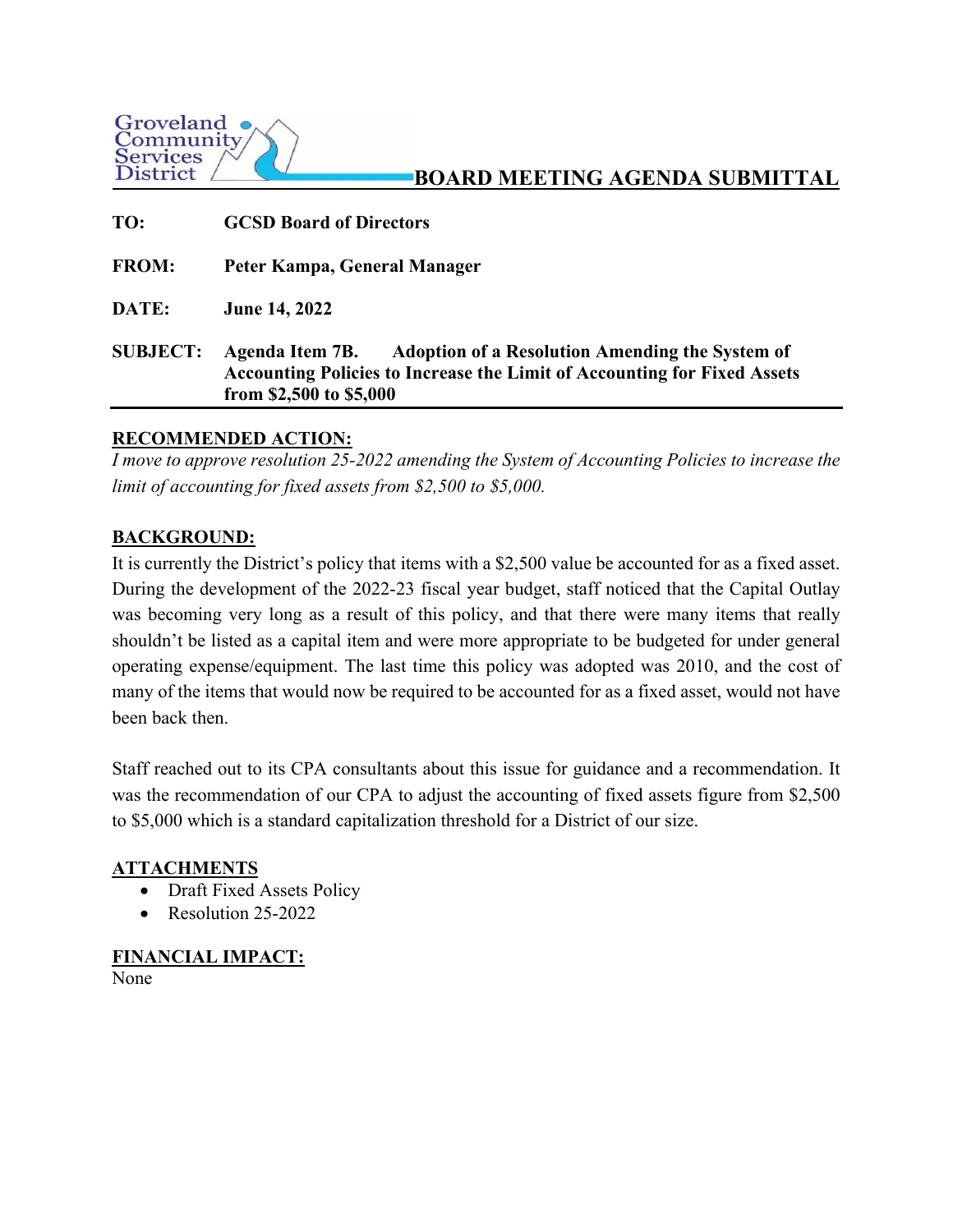402.3 F.

#### Accounting of Fixed Assets

The Admin/Finance Manager shall conduct an accounting or inventory of all fixed assets on an annual basis. At the conclusion of such inventory the Finance Manager shall report the results thereof to the Board of Directors and certify the completeness of the inventory. Such inventory of fixed assets shall include the following: (a) all equipment, tools, supplies and vehicles that individually have an original total cost of more than  $\frac{22,500}{55,000}$ ; (b) all land and buildings regardless of value; (c) the value of any additions or major improvements or renovations to the District's water, wastewater, fire protection and/or park and recreation service infrastructure.